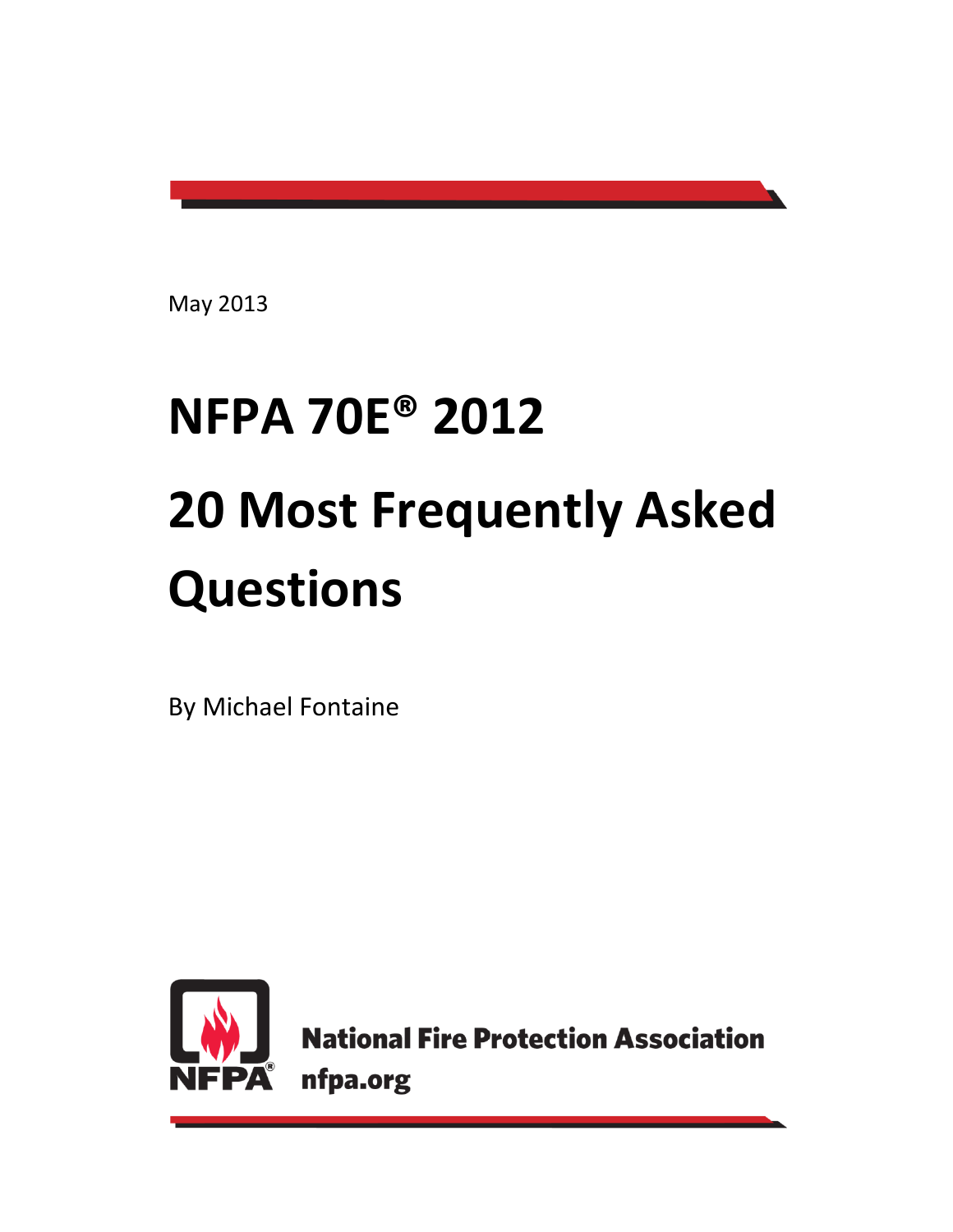#### **Ask an NFPA Expert**

The Technical Questions Service is free with your NFPA Membership. Our Technical Questions Service provides a convenient way to receive timely and consistent technical assistance when you need to know more about NFPA codes and standards relevant to your work. Responses are provided by NFPA staff. Call or log-in to NFPA with your questions and our technical staff make it their priority to get you an answer.

We receive hundreds of questions each week and these are the 20 most frequently asked questions and the answers on NFPA 70E®. For more information on NFPA Membership go to: nfpa.org/membership. NFPA Members, next time you have a question, call or log-in online and get answers.

#### **20 Most Frequently Asked Questions**

These are the top 20 questions that have been fielded in the past year.



## *1. What section of Article 130 do you consider to be the most important?*

I consider 130.1 to be the most important because it points out that all of the requirements in Article 130 apply whether the incident energy (calculation) method or hazard/risk category (table) method are used.

> **ARTICLE 130 Work Involving Electrical Hazards**

130.1 General. All requirements of this article shall apply whether an incident energy analysis is completed or if Table 130.7(C)(15)(a), Table 130.7(C)(15)(b), and Table  $130.7(C)(16)$  are used in lieu of an incident energy analysis in accordance with 130.5, Exception.

## *2. Is the employer required to document electrical safety related training and for whom?*

In accordance with 110.2(E) the employer is required to document electrical safety training for qualified persons (110.2(D(1)), and for unqualified persons relative to electrical safety-related practices necessary for their safety (110.2(D)(2)).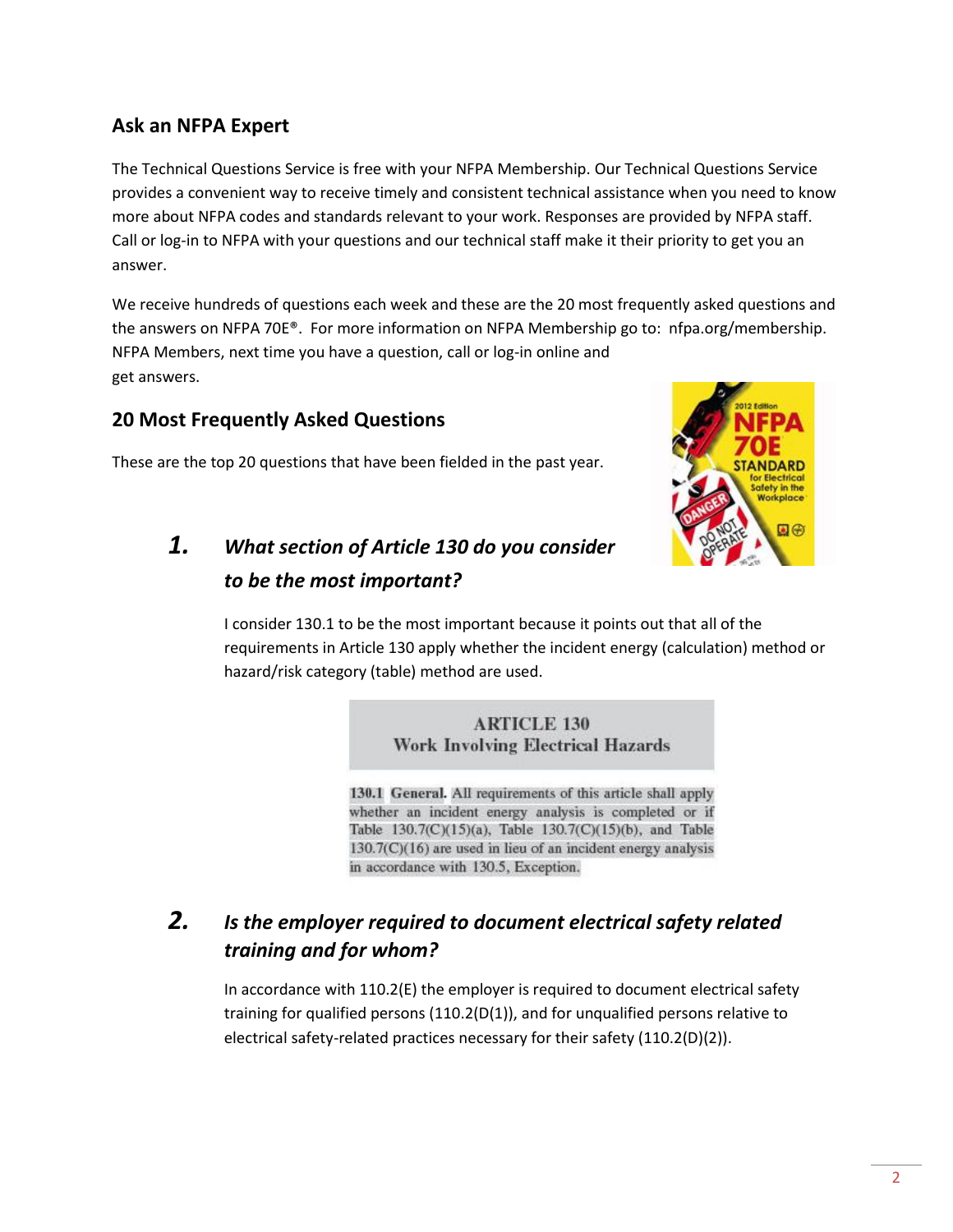#### *3. What type of training documentation is required?*

Per 110.2(E), training documentation is to include the content of the training, each employee's name and the dates of the training.

> (E) Training Documentation. The employer shall document that each employee has received the training required by 110.2 (D). This documentation shall be made when the employee demonstrates proficiency in the work practices involved and shall be maintained for the duration of the employee's employment. The documentation shall contain the content of the training, each employee's name, and dates of training.

Informational Note: Employment records that indicate that an employee has received the required training are an acceptable means of meeting this requirement.

#### **4.** *When is an employer required to retrain (provide additional training for) employees regarding electrical safety-related practices?*

As indicated in 130.2(D)(3) an employer is required to provide additional training when: (1) supervision or the annual inspection indicates that an employee is not following the required electrical safety-related work practices; or (2) when new technology or new equipment or changes in work procedures requires the use of electrical safety-related work practices that are different from those which the employee would normally use, or (3) when an employee is required to use electrical safety-related work practices that are new to them.

#### *5. Is there a stated mandatory time period under which retraining (additional training) is required?*

As stated in 110.2(D) employees are to be given additional (retaining in) electrical safety-related work practices every three years. It should be noted the NFPA 70E, Standard for Electrical Safety in the Workplace is revised on a three year cycle.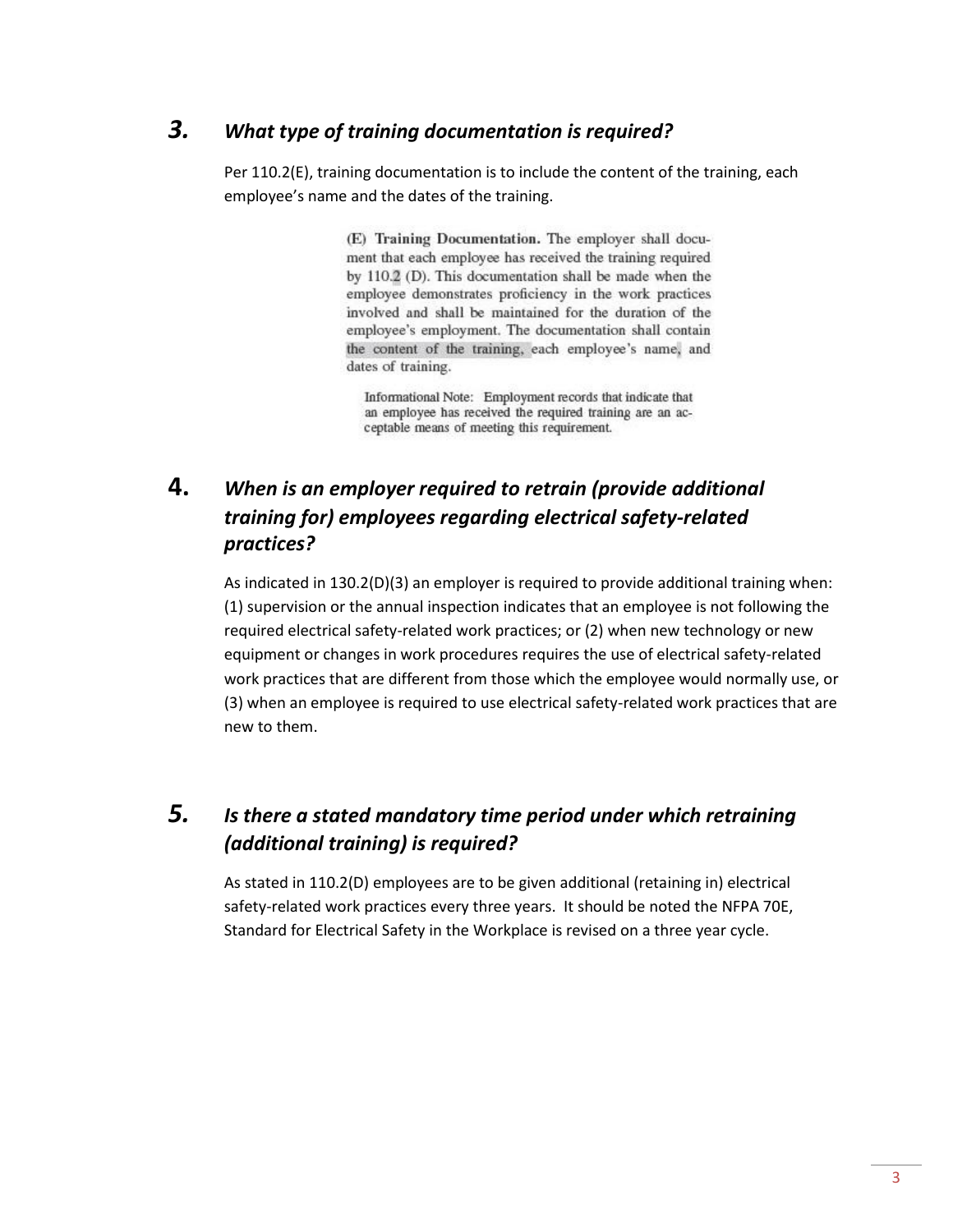## *6. In the process of performing electrical lockout/tagout (creating an electrical safe work condition) is lack of voltage verification by an adequately rated voltage detector required?*

Yes, see 120.1(5). However, there may be some situations where it would not be possible to perform lack of voltage verification where there is no accessible exposed point. In this case, the procedure, in accordance with 120.2(F)(2)(f)(5), is to establish planning considerations that include methods of lack of voltage verification.

#### *7. What information is required to be included on an arc flash boundary hazard warning label?*

Items (1)a.b.c. apply when an incident energy analysis is performed. Item (1)d. applies when the hazard/risk category method is used. In accordance with 130.5(C) is to include all of the following information:

- (1) At least one of the following
	- a. Available incident energy in cal/cm2 and the working distance
	- b. Minimum arc rating of clothing
	- c. Required level of PPE
	- d. Highest hazard/risk category (HRC) for the equipment
- (2) Applicable nominal system voltage
- (3) Applicable arc flash boundary

### *8. Regarding arc flash warning labels are all of the items identified in 130.5(C)(1) applicable when the hazard/risk category (table) method used?*

When the HRC method is used the arc flash warning label is to include the highest hazard/risk category (HRC) for the equipment. Items 130.5(C)(1)a through c do not apply. They are only applicable when the incident energy (calculation) method is used.

#### *9. Does Table 130.7(C)(15)(b) apply to an arc-in-a-box situation?*

Table 130.7(C)(15)(b) is only applicable to open air arcs. It is not applicable to enclosed equipment arc-in-a-box situations.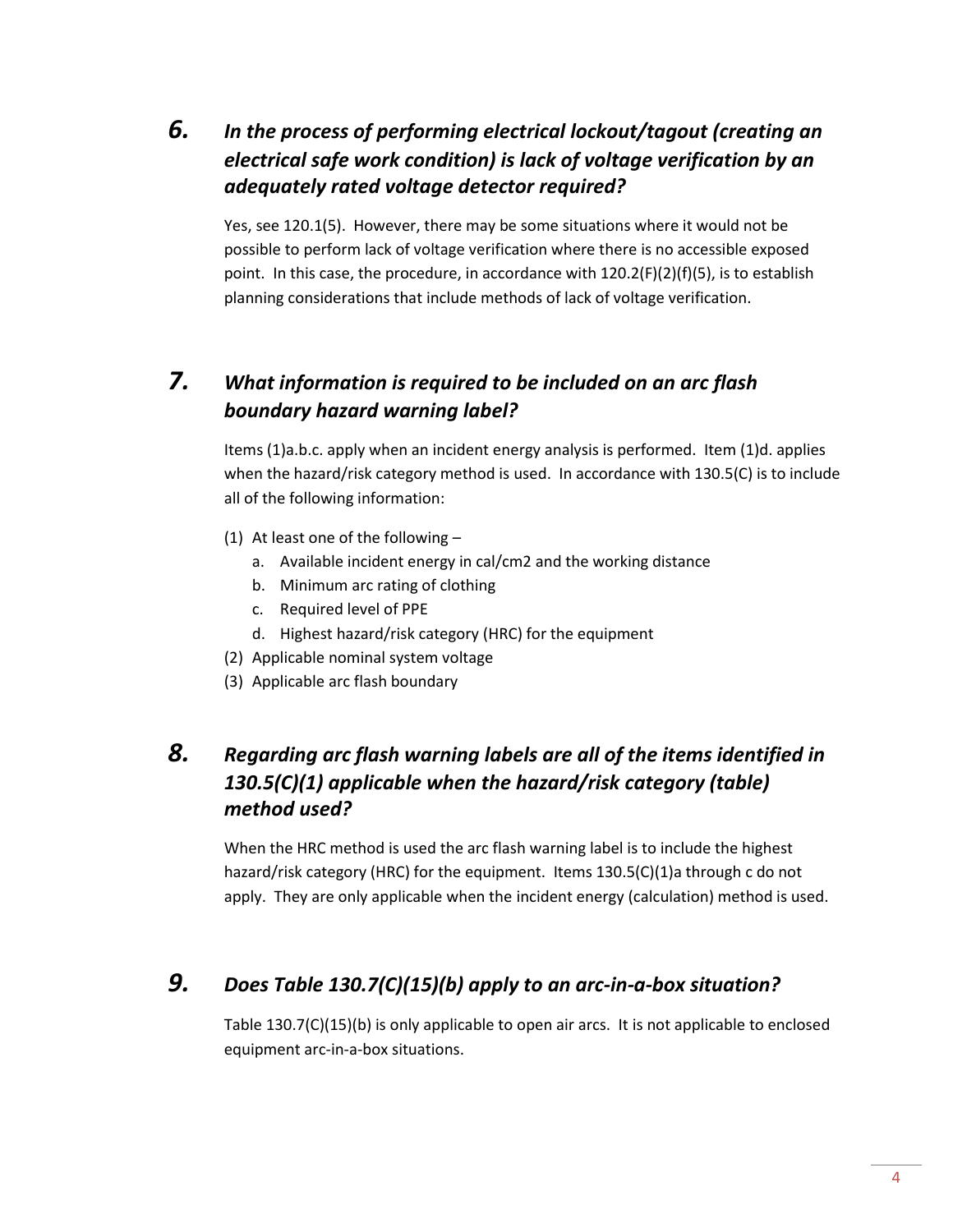## *10. What are the available methods according to NFPA 70E of performing an arc flash hazard analysis?*

There are two methods that the technical committee (TC) to NFPA 70E consider applicable (i.e., equally valid). They are the incident energy (calculation) method and the hazard/risk category (table) method.

## *11. Is there a preferred method (single method) of performing an arc flash hazard analysis?*

The technical committee (TC) to NFPA 70E considers the two methods identified in NFPA 70E of performing arc flash hazard to be equally valid.

#### *12. How do I determine if my equipment situation conforms with the overcurrent protective device parameters identified in the equipment headers to Table 130.7(C)(15)(a)?*

Several different methods are available. All of the method involves the assumption of some risk. It is up to the employer to determine if the risk involved with the method used is acceptable. The simplest method would be to determine the interrupting rating of the main circuit breaker on the equipment or that of the upstream circuit breaker and whether the device has an instantaneous trip element or a short time trip element. When the arcing current is within the instantaneous trip region of an insulated case or molded case circuit breaker, it should trip within 2 cycles (0.03 seconds). For electrical systems rated 600 volts or less the arcing current is always less than the short circuit current. Another method to determine short circuit current would be to use a simplified calculation method. The most detailed method would involve using power system analysis software and in that case, the party doing the calculation would most likely use the incident energy method.

#### *13. When I use the hazard/risk category (table) method, how do I determine the arc flash boundary?*

Each equipment header includes the potential arc flash boundary in inches for the parameters used in the equipment header for the overcurrent protective device.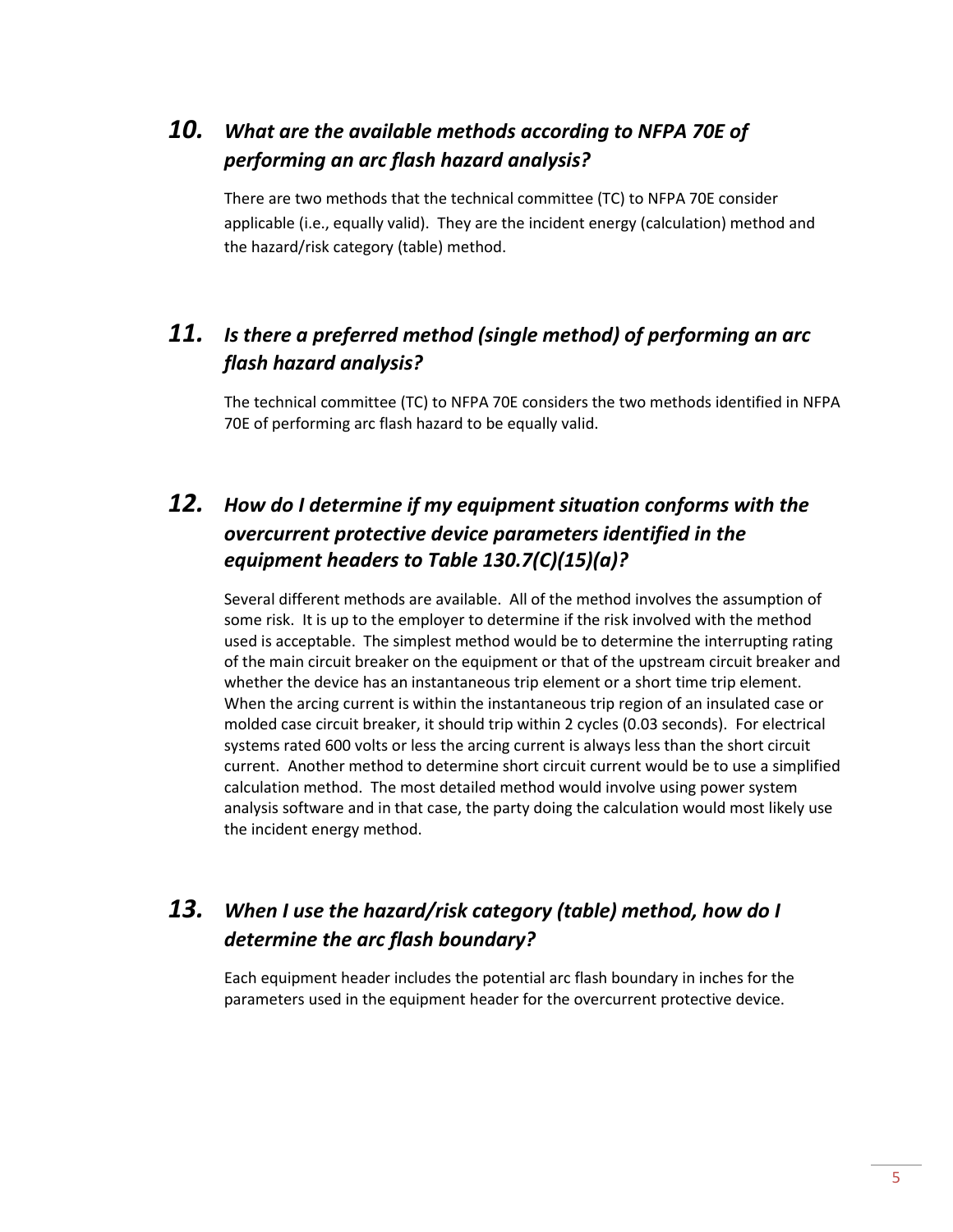## *14. Does the use of N in the "Rubber Insulating Gloves" and "Insulated and Insulating Hand Tools" columns of Table 130.7(C)(15)(a) in all case indicate that they are not required to be used?*

No, see Note (3) to Table 130.7(C)(15)(a). Rubber insulating gloves and insulated and insulating hand tools may be required by 130.4, 130.8(C)(7), and 130.8(D). Remember that 130.1 states that all of the section of Article 130 are apply.

#### *15. How is the arc rating of a layer system clothing system determined?*

As indicated in Informative Annex M, the arc rating is determined by testing. The arc rating of the individual layers cannot be added together to determine the arc rating of the layered clothing system.

#### *16. Can one wear non-melting flammable fiber garments under arcrated clothing?*

In accordance with  $130.7(C)(9)(a)$ , yes provided the arc rating of the clothing system is sufficient to prevent break open.

#### *17. Can non-melting flammable fiber under garments be used to increase the arc rating of the layered clothing system?*

No, according to 130.7(C)(7)(9)(a) garments that are not arc rated cannot be used to increase the arc rating of a garment or clothing system.

## *18. If a manufacturer's label on arc-rated clothing indicates conformance or compliance with NFPA 70E, does it mean anything?*

No. The NFPA does not approve equipment. The label should indicate that the garment complies with the applicable American Society of Testing and Materials standard.